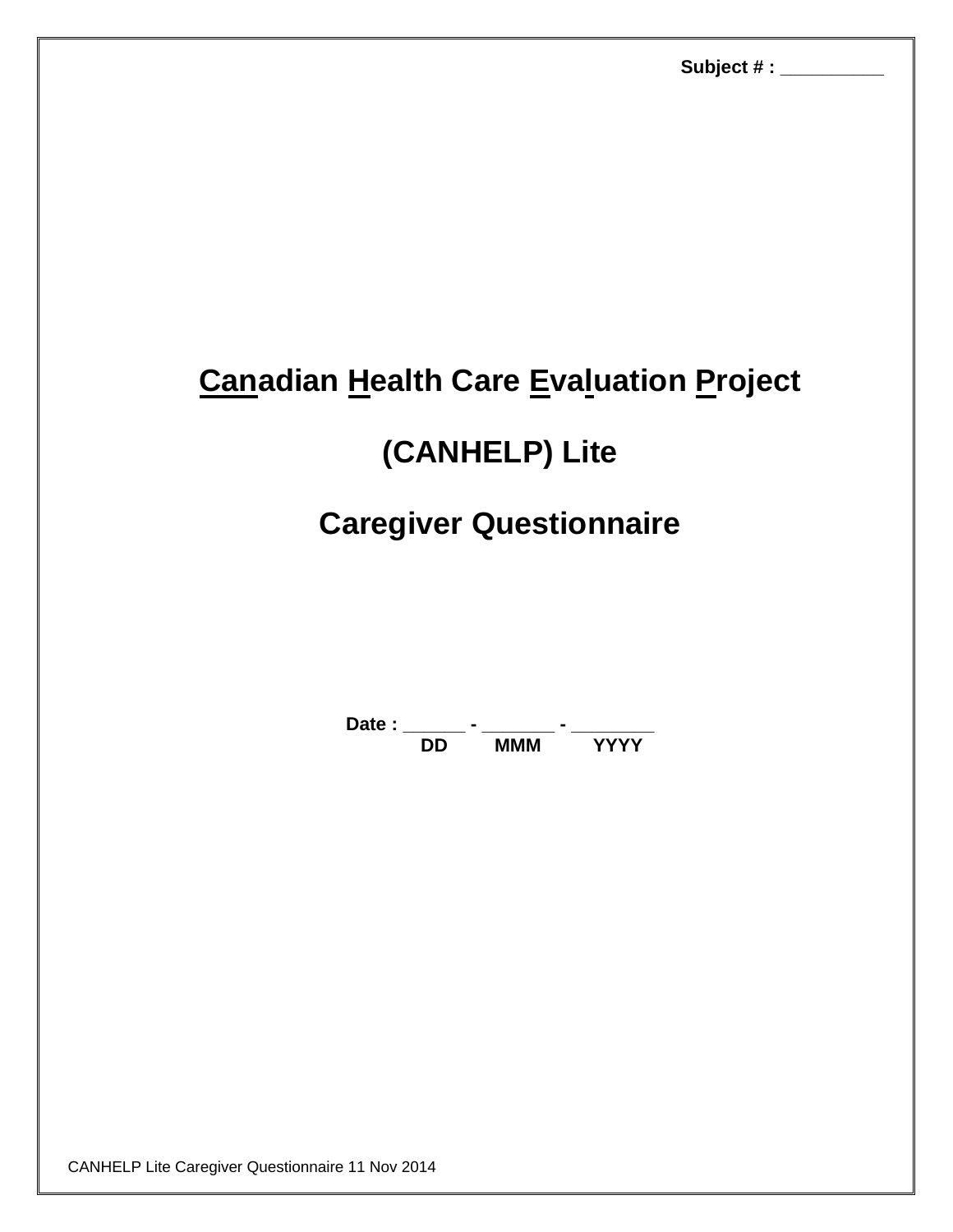## Instructions:

The following questionnaire includes items that are considered important in terms of quality of care for people with serious, life threatening illnesses. We are interested in the care you and your relative received since the last time you completed the CANHELP Lite satisfaction with care survey when you were in hospital.

Please think about the health care that you and your relative has received *during the past month* from doctors, nurses and other health care professionals. For each question please fill in the circle beside the answer that indicates how satisfied you are with that particular aspect of care . If you choose "**Not at all Satisfied"**, for example, you will be indicating that this aspect of the care your relative received did not meet any of your expectations of high quality care. At the other end of the scale, your choice of "**Completely Satisfied**" will indicate that this aspect of the care your relative received met or exceeded your expectations of quality care.

The overall goal of this questionnaire is to inform the health care team of things they can do to improve care for patients like your relative. All answers are confidential and will not be shown to doctors or other health care professionals who are responsible for your relative's care. There are no right or wrong answers. **Completely honest answers are most helpful!**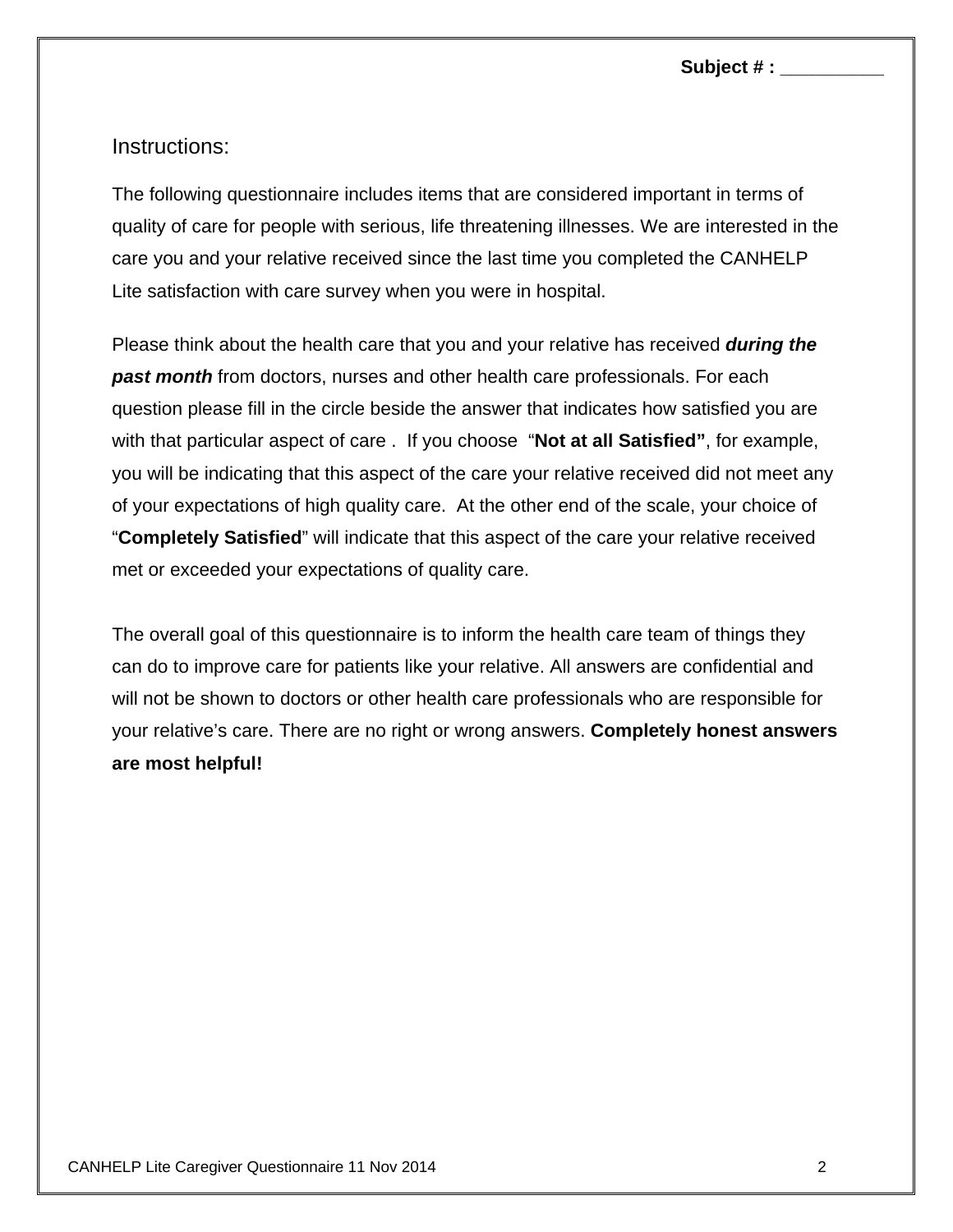**Subject # : \_** 

*The following questions concern the care your relative received during the past month.* 

*For each one, please fill in the circle to indicate the degree to which you are satisfied.* 

1. In general, how satisfied are you with the quality of care your relative received*?* 

Not At All  $\circ$  Not Very  $\circ$  Somewhat  $\circ$  Very  $\circ$  Completely  $\circ$ 

2. In general, how satisfied are you with the way you were treated by the doctors, nurses, and other health care professionals looking after your relative*?* 

Not At All  $\circ$  Not Very  $\circ$  Somewhat  $\circ$  Very  $\circ$  Completely  $\circ$ 

### *Relationship with the Doctors*

3. How satisfied are you that the doctor(s) took a personal interest in your relative*?* 

Not At All  $\circ$  Not Very  $\circ$  Somewhat  $\circ$  Very  $\circ$  Completely  $\circ$ 

4. How satisfied are you that the doctor(s) were available when you or your relative needed them (by phone or in person)?

Not At All  $O$  Not Very  $O$  Somewhat  $O$  Very  $O$  Completely  $O$ 

5. How satisfied are you with the level of trust and confidence you had in the doctor(s) who looked after your relative?

Not At All  $\circ$  Not Very  $\circ$  Somewhat  $\circ$  Very  $\circ$  Completely  $\circ$ 

#### *Characteristics of the Doctors and Nurses*

6. How satisfied are you that the doctors, nurses, and other health care professionals who looked after your relative were compassionate and supportive of him or her?

Not At All  $O$  Not Very  $O$  Somewhat  $O$  Very  $O$  Completely  $O$ 

7. How satisfied are you that doctors, nurses, and other health care professionals who looked after your relative were compassionate and supportive of you?

Not At All  $\overline{O}$  Not Very  $\overline{O}$  Somewhat  $\overline{O}$  Very  $\overline{O}$  Completely  $\overline{O}$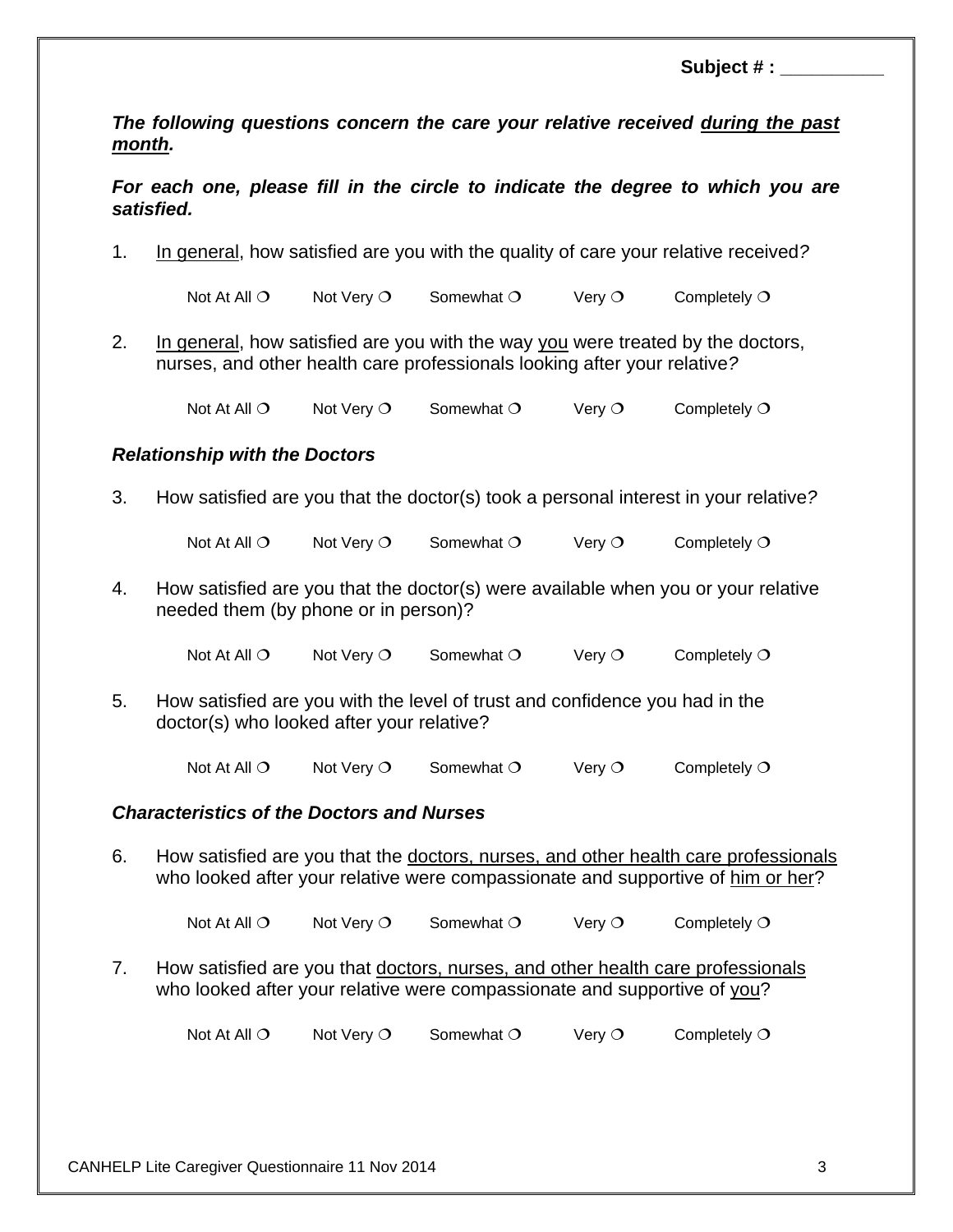### *Illness Management*

8. How satisfied are you with the tests that were done and the treatments that were given for your relative's medical problems?

Not At All  $\overline{O}$  Not Very  $\overline{O}$  Somewhat  $\overline{O}$  Very  $\overline{O}$  Completely  $\overline{O}$ 

9. How satisfied are you that the physical symptoms (for example: pain, shortness of breath, nausea) your relative had were adequately controlled?

Not At All  $\circ$  Not Very  $\circ$  Somewhat  $\circ$  Very  $\circ$  Completely  $\circ$ 

10. How satisfied are you that emotional problems (for example: depression, anxiety) your relative had were adequately controlled?

Not At All  $O$  Not Very  $O$  Somewhat  $O$  Very  $O$  Completely  $O$ 

11. How satisfied are you with the help your relative received with personal care (for example: bathing, toileting, dressing, eating)?

| Not At All $\bigcirc$ | Not Very $\circlearrowleft$ | Somewhat $\circ$ | Verv $\circlearrowleft$ | Completely $\circlearrowleft$ | Not Applicable $\bigcirc$ |
|-----------------------|-----------------------------|------------------|-------------------------|-------------------------------|---------------------------|
|-----------------------|-----------------------------|------------------|-------------------------|-------------------------------|---------------------------|

12. How satisfied are you that your relative received good care when you were not able to be with him/ her?

Not At All  $\circ$  Not Very  $\circ$  Somewhat  $\circ$  Very  $\circ$  Completely  $\circ$ 

13. How satisfied are you that health care workers worked together as a team to look after your relative?

Not At All  $\circ$  Not Very  $\circ$  Somewhat  $\circ$  Very  $\circ$  Completely  $\circ$ 

14. How satisfied are you that you were able to manage the financial costs associated with your relative's illness?

Not At All  $O$  Not Very  $O$  Somewhat  $O$  Very  $O$  Completely  $O$ 

15. How satisfied are you with the environment or the surroundings in which your relative was cared for?

Not At All  $\overline{O}$  Not Very  $\overline{O}$  Somewhat  $\overline{O}$  Very  $\overline{O}$  Completely  $\overline{O}$